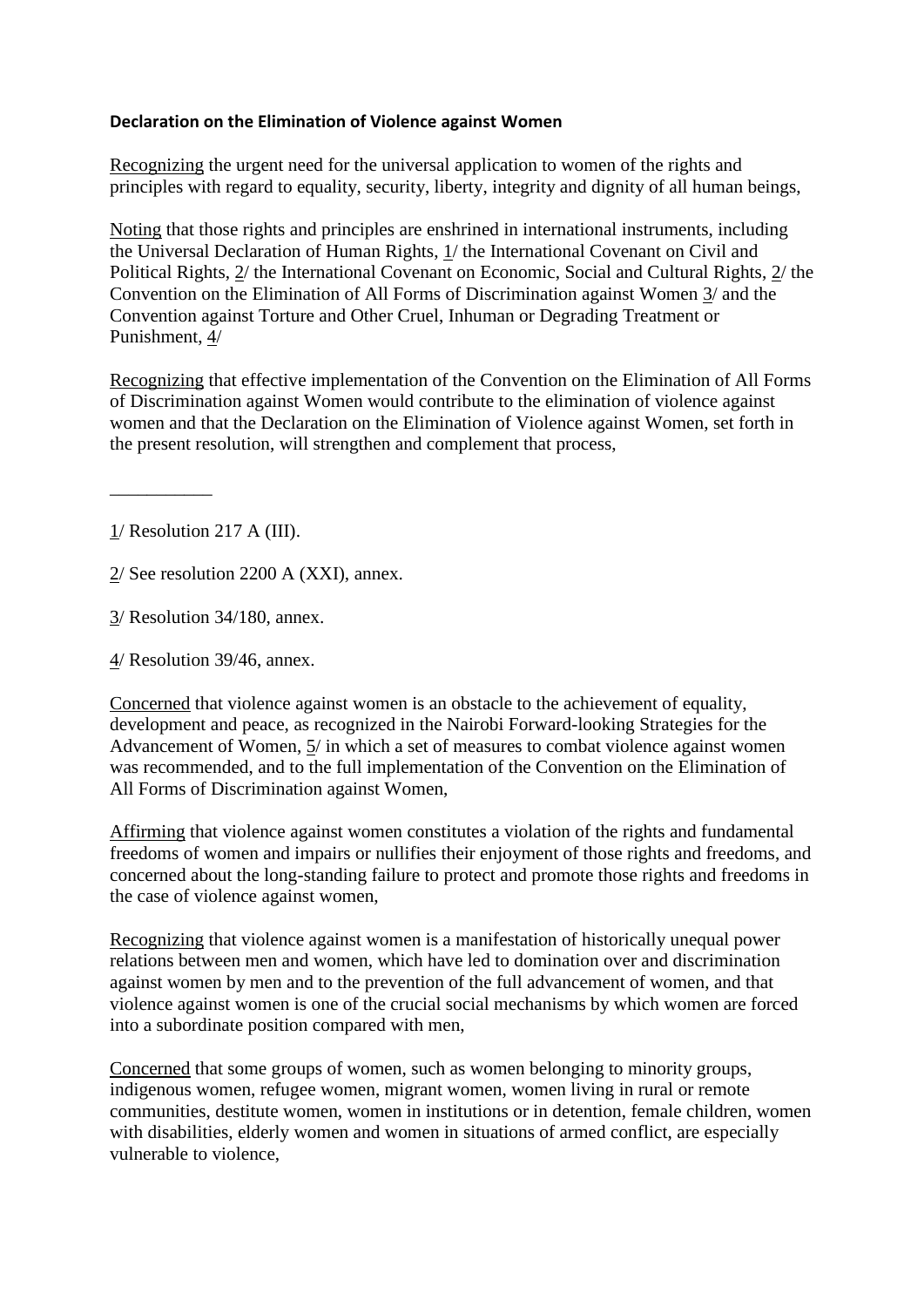Recalling the conclusion in paragraph 23 of the annex to Economic and Social Council resolution 1990/15 of 24 May 1990 that the recognition that violence against women in the family and society was pervasive and cut across lines of income, class and culture had to be matched by urgent and effective steps to eliminate its incidence,

Recalling also Economic and Social Council resolution 1991/18 of 30 May 1991, in which the Council recommended the development of a framework for an international instrument that would address explicitly the issue of violence against women,

Welcoming the role that women's movements are playing in drawing increasing attention to the nature, severity and magnitude of the problem of violence against women,

Alarmed that opportunities for women to achieve legal, social, political and economic equality in society are limited, inter alia, by

continuing and endemic violence,

 $\overline{\phantom{a}}$ 

5/ Report of the World Conference to Review and Appraise the Achievements of the United Nations Decade for Women: Equality, Development and Peace, Nairobi, 15-26 July 1985 (United Nations publication, Sales No. E.85.IV.10), chap. I, sect. A.

Convinced that in the light of the above there is a need for a clear and comprehensive definition of violence against women, a clear statement of the rights to be applied to ensure the elimination of violence against women in all its forms, a commitment by States in respect of their responsibilities, and a commitment by the international community at large to the elimination of violence against women,

Solemnly proclaims the following Declaration on the Elimination of Violence against Women and urges that every effort be made so that it becomes generally known and respected:

## Article 1

For the purposes of this Declaration, the term "violence against women" means any act of gender-based violence that results in, or is likely to result in, physical, sexual or psychological harm or suffering to women, including threats of such acts, coercion or arbitrary deprivation of liberty, whether occurring in public or in private life.

## Article 2

Violence against women shall be understood to encompass, but not be limited to, the following:

(a) Physical, sexual and psychological violence occurring in the family, including battering, sexual abuse of female children in the household, dowryrelated violence, marital rape, female genital mutilation and other traditional practices harmful to women, non-spousal violence and violence related to exploitation;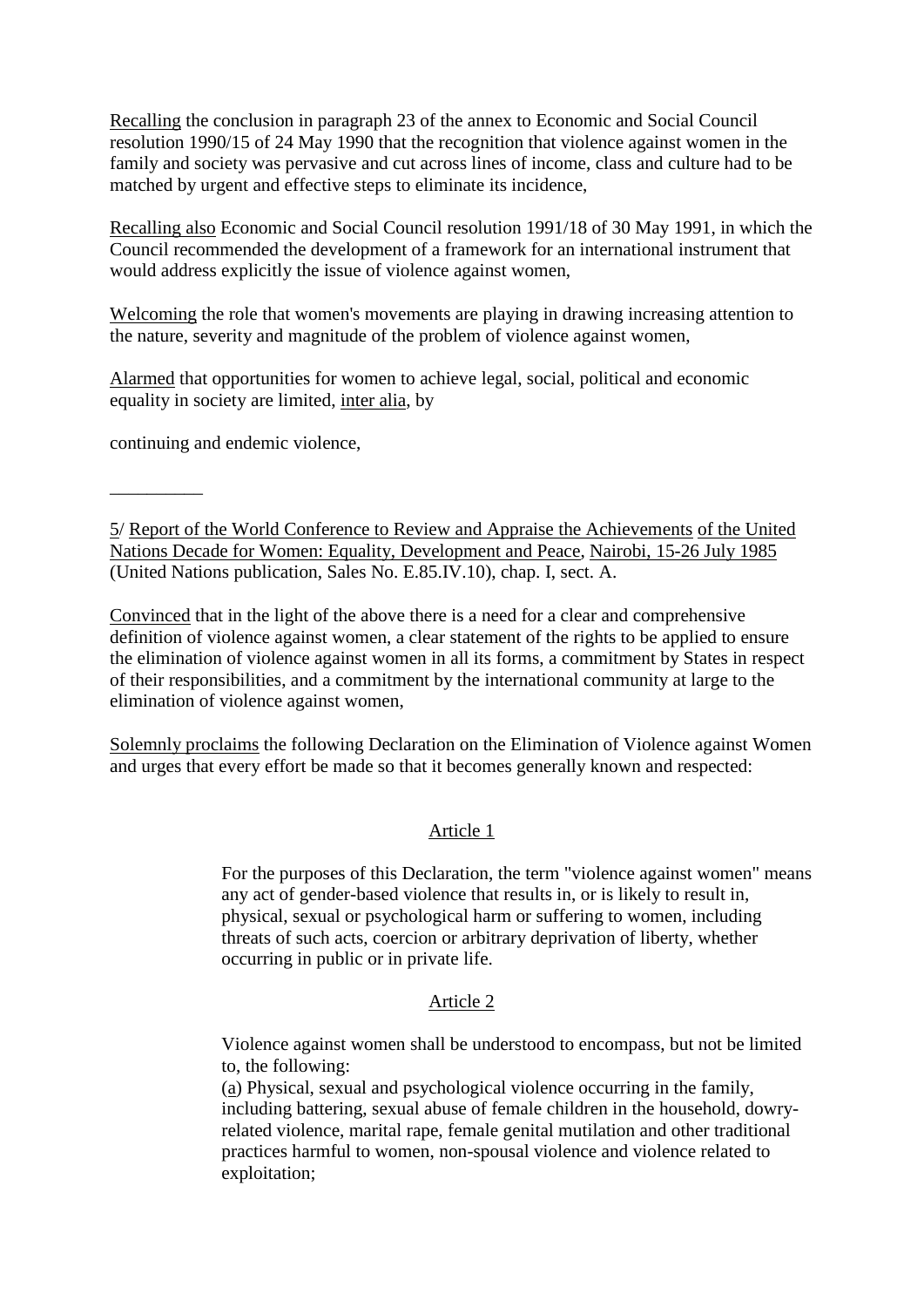(b) Physical, sexual and psychological violence occurring within the general community, including rape, sexual abuse, sexual harassment and intimidation at work, in educational institutions and elsewhere, trafficking in women and forced prostitution;

(c) Physical, sexual and psychological violence perpetrated or condoned by the State, wherever it occurs.

### Article 3

Women are entitled to the equal enjoyment and protection of all human rights and fundamental freedoms in the political, economic, social, cultural, civil or any other field. These rights include, inter alia:

(a) The right to life; 6/

\_\_\_\_\_\_\_\_\_\_\_\_\_

\_\_\_\_\_\_\_\_\_\_\_\_\_

(b) The right to equality; 7/

7/ International Covenant on Civil and Political Rights, article 26.

(c) The right to liberty and security of person; 8/

- (d) The right to equal protection under the law; 7/
- (e) The right to be free from all forms of discrimination; 7/
- (f) The right to the highest standard attainable of physical and mental health; 9/
- (g) The right to just and favourable conditions of work; 10/

(h) The right not to be subjected to torture, or other cruel, inhuman or degrading treatment or punishment. 11/

#### Article 4

States should condemn violence against women and should not invoke any custom, tradition or religious consideration to avoid their obligations with respect to its elimination. States should pursue by all appropriate means and without delay a policy of eliminating violence against women and, to this end, should:

(a) Consider, where they have not yet done so, ratifying or acceding to the Convention on the Elimination of All Forms of Discrimination against Women or withdrawing reservations to that Convention;

(b) Refrain from engaging in violence against women;

(c) Exercise due diligence to prevent, investigate and, in accordance with national legislation, punish acts of violence against women, whether those acts are perpetrated by the State or by private persons;

<sup>6/</sup> Universal Declaration of Human Rights, article 3; and International Covenant on Civil and Political Rights, article 6.

<sup>8/</sup> Universal Declaration of Human Rights, article 3; and International Covenant on Civil and Political Rights, article 9.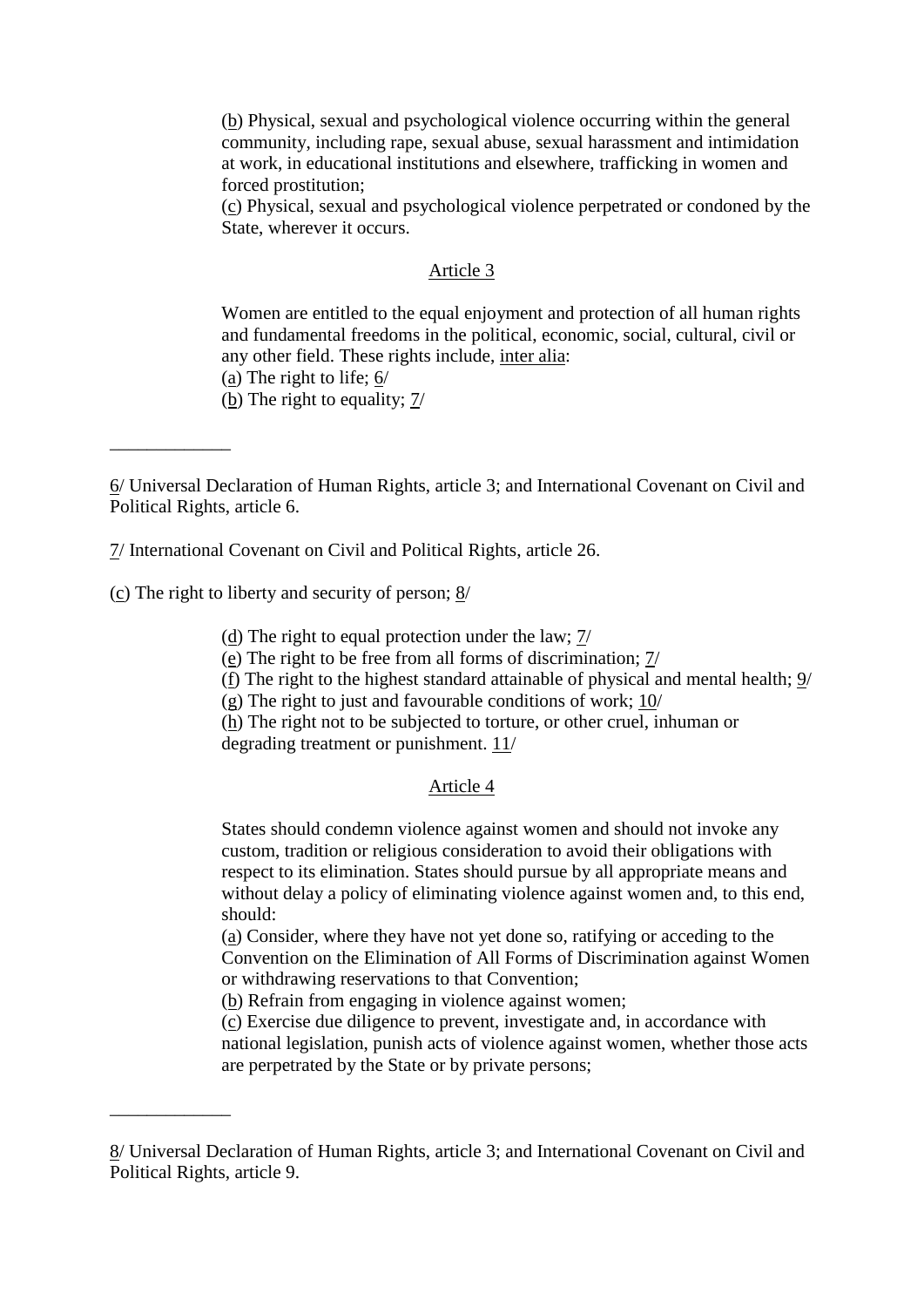9/ International Covenant on Economic, Social and Cultural Rights, article 12.

10/ Universal Declaration of Human Rights, article 23; and International Covenant on Economic, Social and Cultural Rights, articles 6 and 7.

11/ Universal Declaration of Human Rights, article 5; International Covenant on Civil and Political Rights, article 7; and Convention against Torture and Other Cruel, Inhuman or Degrading Treatment or Punishment.

(d) Develop penal, civil, labour and administrative sanctions in domestic legislation to punish and redress the wrongs caused to women who are subjected to violence; women who are subjected to violence should be provided with access to the mechanisms of justice and, as provided for by national legislation, to just and effective remedies for the harm that they have suffered; States should also inform women of their rights in seeking redress through such mechanisms;

> (e) Consider the possibility of developing national plans of action to promote the protection of women against any form of violence, or to include provisions for that purpose in plans already existing, taking into account, as appropriate, such cooperation as can be provided by non-governmental organizations, particularly those concerned with the issue of violence against women; (f) Develop, in a comprehensive way, preventive approaches and all those measures of a legal, political, administrative and cultural nature that promote the protection of women against any form of violence, and ensure that the revictimization of women does not occur because of laws insensitive to gender considerations, enforcement practices or other interventions;

> (g) Work to ensure, to the maximum extent feasible in the light of their available resources and, where needed, within the framework of international cooperation, that women subjected to violence and, where appropriate, their children have specialized assistance, such as rehabilitation, assistance in child care and maintenance, treatment, counselling, and health and social services, facilities and programmes, as well as support structures, and should take all other appropriate measures to promote their safety and physical and psychological rehabilitation;

(h) Include in government budgets adequate resources for their activities related to the elimination of violence against women;

(i) Take measures to ensure that law enforcement officers and public officials responsible for implementing policies to prevent, investigate and punish violence against women receive training to sensitize them to the needs of women;

(j) Adopt all appropriate measures, especially in the field of education, to modify the social and cultural patterns of conduct of men and women and to eliminate prejudices, customary practices and all other practices based on the idea of the inferiority or superiority of either of the sexes and on stereotyped roles for men and women;

(k) Promote research, collect data and compile statistics, especially concerning domestic violence, relating to the prevalence of different forms of violence against women and encourage research on the causes, nature, seriousness and consequences of violence against women and on the effectiveness of measures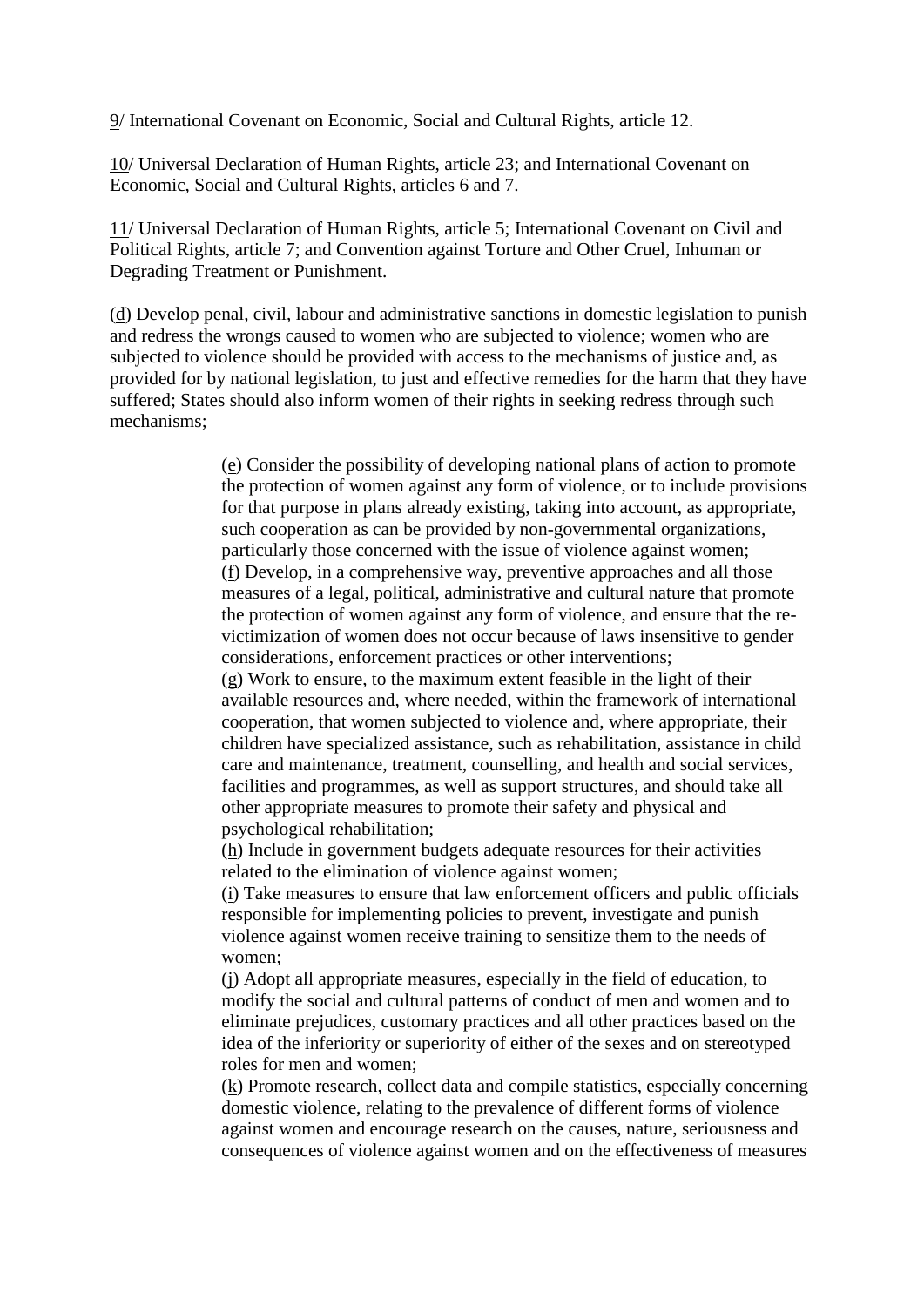implemented to prevent and redress violence against women; those statistics and findings of the research will be made public;

(l) Adopt measures directed towards the elimination of violence against women who are especially vulnerable to violence;

(m) Include, in submitting reports as required under relevant human rights instruments of the United Nations, information pertaining to violence against women and measures taken to implement the present Declaration;

(n) Encourage the development of appropriate guidelines to assist in the implementation of the principles set forth in the present Declaration;

(o) Recognize the important role of the women's movement and nongovernmental organizations world wide in raising awareness and alleviating the problem of violence against women;

(p) Facilitate and enhance the work of the women's movement and nongovernmental organizations and cooperate with them at local, national and regional levels;

(q) Encourage intergovernmental regional organizations of which they are members to include the elimination of violence against women in their programmes, as appropriate.

#### Article 5

The organs and specialized agencies of the United Nations system should, within their respective fields of competence, contribute to the recognition and realization of the rights and the principles set forth in the present Declaration and, to this end, should, inter alia:

(a) Foster international and regional cooperation with a view to defining regional strategies for combating violence, exchanging experiences and financing programmes relating to the elimination of violence against women;

(b) Promote meetings and seminars with the aim of creating and raising awareness among all persons of the issue of the elimination of violence against women;

(c) Foster coordination and exchange within the United Nations system between human rights treaty bodies to address the issue of violence against women effectively;

(d) Include in analyses prepared by organizations and bodies of the United Nations system of social trends and problems, such as the periodic reports on the world social situation, examination of trends in violence against women; (e) Encourage coordination between organizations and bodies of the United Nations system to incorporate the issue of violence against women into ongoing programmes, especially with reference to groups of women particularly vulnerable to violence;

(f) Promote the formulation of guidelines or manuals relating to violence against women, taking into account the measures referred to in the present Declaration;

(g) Consider the issue of the elimination of violence against women, as appropriate, in fulfilling their mandates with respect to the implementation of human rights instruments;